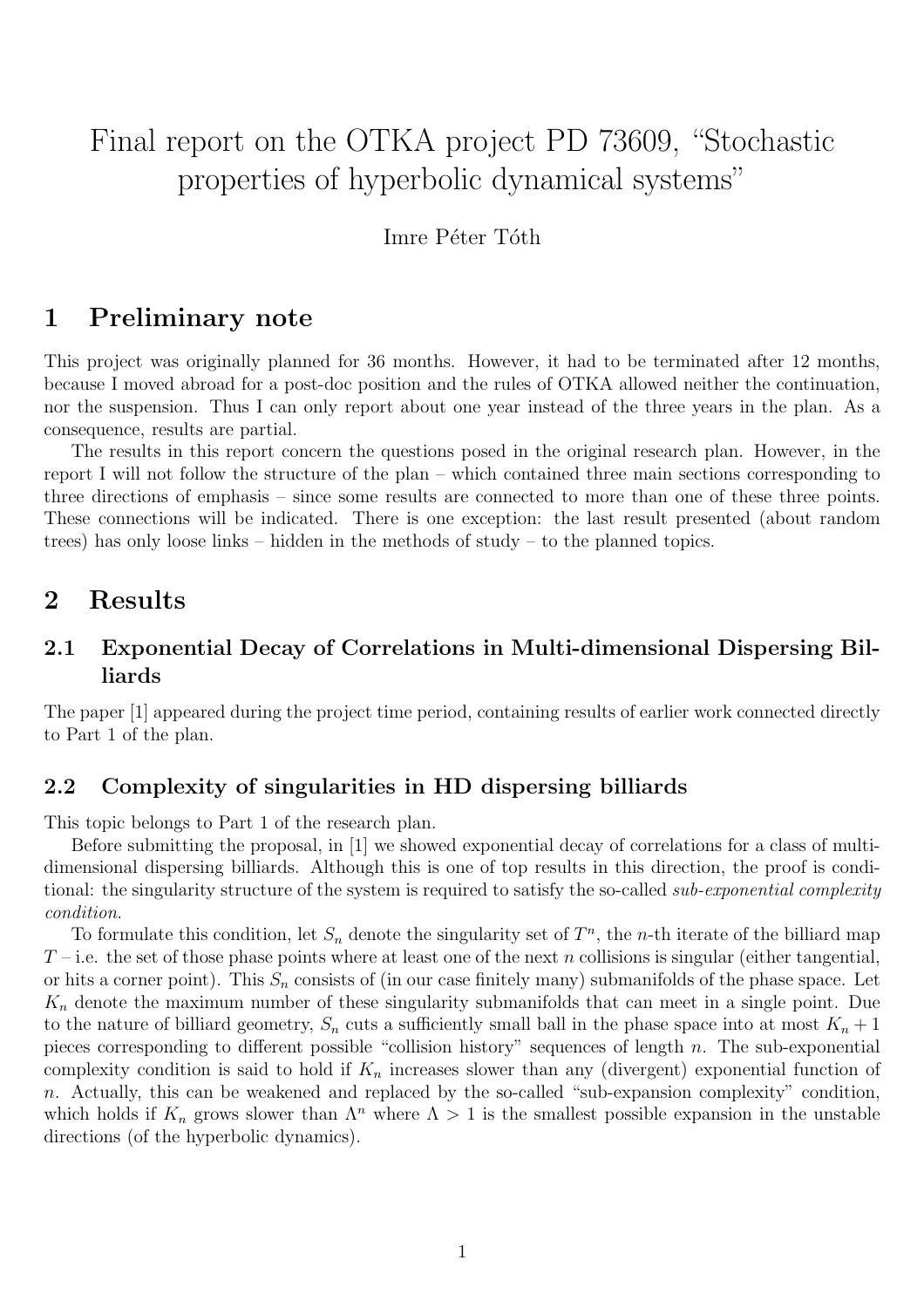#### 2.2.1 Example of exponential complexity

In two-dimensional billiards with finite horizon,  $K_n$  is known to grow at most linearly, always [4]. Experts generally believed that this is the case in higher dimensions as well. However, shortly after finding the result in [1], we realized that this is not the case. The first result of the project is the construction of a specific 3-dimensional (finite horizon) billiard system where  $K_n > 2^{n/2}$  can be rigorously proven. Moreover, the system can be constructed so that  $\Lambda$  is arbitrarily close to one, so even the "sub-expansion complexity" condition fails.



Figure 1: Periodic orbit with exponential complexity. All scatterers are spherical, all centers are in one plane.

The construction is shown in Figure 2.2.1. The four spherical scatterers are positioned in a highly nontypical way so that a periodic orbit is present with several singular collisions. The next figure shows how exponential complexity appears in this setting. The phenomenon is very similar to the well-understood (see e.g. [11]) case of the corridor in a 2*-dimensional, infinite horizon* dispersing billiard, where exponentially many collision sequences are possible.



Figure 2: Corridor in an infinite horizon planar billiard with many possible collision history sequences near a reference trajectory.

The proof has been completed during the project period. The paper [2] presenting the result is in preparation.

#### 2.2.2 Typicality of sub-exponential complexity

The billiard system presented in the previous result is very particular. Many conditions have to be met simultaneously, so we do not expect the observed phenomenon to be typical. On the contrary, we conjecture that finite horizon dispersing billiard systems with sub-exponential complexity are typical in every reasonable sense of typicality. Indeed, a simple heuristic dimension-counting argument suggests that the complexity  $K_n$  is typically not just sub-exponential, but even bounded.

Reasonable notions of typicality include measure-theoretic typicality of parameters of algebraic manifolds in some parameter space, or topological typicality of sets of smooth manifolds in some  $C<sup>k</sup>$  topology. I managed to construct many counter-examples indicating why a purely algebraic approach to a proof can not work. By now we have a good understanding of how and why the hyperbolicity of the dynamics should be exploited, but no rigorous proof could be created.

However, there is an important positive partial result for the topological typicality. Namely, I have proven that *in two dimensions* the complexity is bounded (by 3) for a  $C^3$ -typical set of scatterer curves. The proof is done via a fairly explicit (quite non-trivial) construction of a sequence of  $C^3$ -small perturbations that convert any configuration into a nearby element of a  $\mathcal{G}_{\delta}$  set where every phase point is at most twice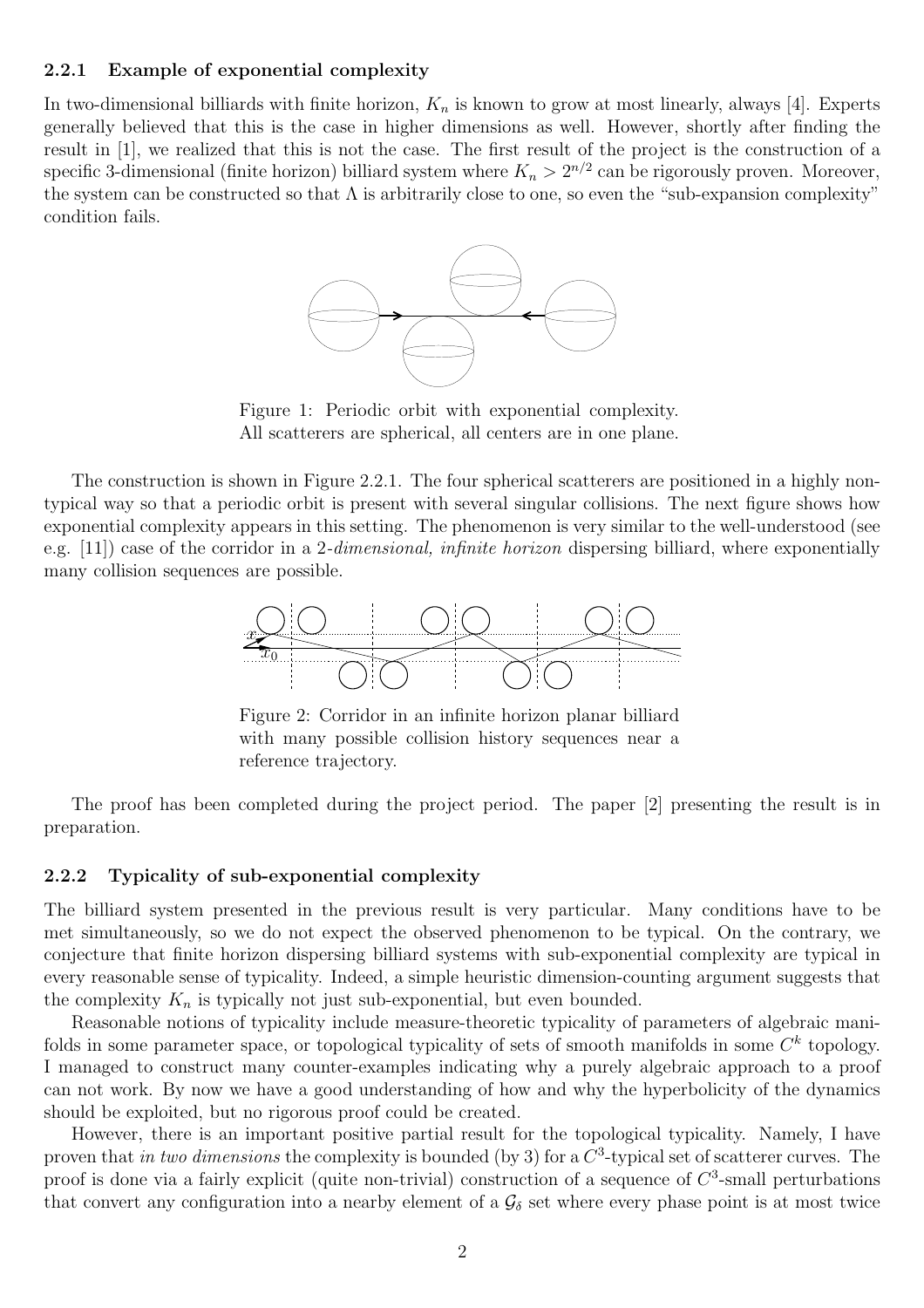singular. Unfortunately, this does not resolve the utmost important question about higher dimensions. Work is being done to generalize the construction, but there are serious technical difficulties. The way of publication of the 2-dimensional result will depend on the outcome of these efforts.

### 2.3 Reliability of numerical simulations in hyperbolic systems

This topic belongs to Part 3 of the research plan.

It is the nature of hyperbolic dynamical systems that the true trajectory of a particular phase point is usually hopeless to follow by numerical calculation. However, when one studies statistical properties, this is not the only difficulty, and not even the main difficulty. Indeed, in many interesting situations, the numerically calculated sequence of phase points *will* be close to *some true trajectory* – although not the true trajectory of the initial phase point, but the trajectory of another, nearby one. (This is the essence of so-called "shadowing lemmas".) This would suffice for statistical properties: we are not interested in that particular trajectory anyway: we are interested in *typical* trajectories. The main problem is that in general there is no guarantee that the trajectory we see is typical in any sense. The most transparent example is the dyadic map  $x \mapsto 2x \pmod{1}$  on the [0, 1] interval. If one uses the usual binary arithmetic to represent numbers in [0,1], then the simulation follows the trajectories of all (represented) points with no error at all. However, these (finitely many) points all exhibit highly non-typical behaviour – namely they are mapped to 0 in finitely many steps, unlike Lebesgue-almost every point of the interval. A possible explanation of the phenomenon is that  $-$  due to the expansivity of the map  $-$  not all points in the discretization can be obtained as images by the map. Gábor Domokos and Domokos Szász suggested a remarkably simple method to overcome this difficulty. Roughly: in every step of the iteration, a small random perturbation is added to "smuggle back" the phase points lost because of the expansion. In [5] they could prove rigorously that this method can be used to find the physical measure for the simplest piecewise linear expanding interval maps.

With Róbert Sepsi we studied the usability of such randomized iteration algorithms in an empirical way, by performing simulation on well-understood systems not covered by the result of [5]. We were particularly interested in systems with big expansion at certain points, since the size of the random perturbation of [5] is proportional to the derivative. Our experience can be summarized as follows:

- In practice there is no need to use big random perturbations where the derivative (some derivative) is big. Indeed, moderate random perturbations (choosing from no more than, say, 5 possible points in one dimension, 25 in two,) give excellent results for all practical purposes.
- Using such moderate perturbations has beside the simplicity of programming another huge advantage. If the studied system is not (known to be) ergodic, applying big random perturbations often leads to highly misleading simulation results. Namely, the simulation can pass from one ergodic component to the other, making the system appear as if it were ergodic. If perturbations are kept moderate, then a sufficiently dense discretization of the phase space can make the probability of such transitions negligible, even in a long simulation.

Details and further results are in [10].

### 2.4 Heat conduction in lattices of coupled hyperbolic systems

#### Preliminary: the Gaspard-Gilbert heat conduction model

In [6] Gaspard and Gilbert presented the following ingenious heat conduction model: Consider the situation in Figure 3. The striped circles are fixed walls, while the small disks move according to billiard dynamics. The geometric parameters are chosen so that the disks remain localized (they can't escape from their "cages"), but they can collide – and exchange energy – with their neighbours. It is especially interesting to study the "low frequency" limit, when the geometry is chosen so that the "energy exchange" collisions are very rare compared to the collisions with the fixed walls. This allows the disks to "equilibrate"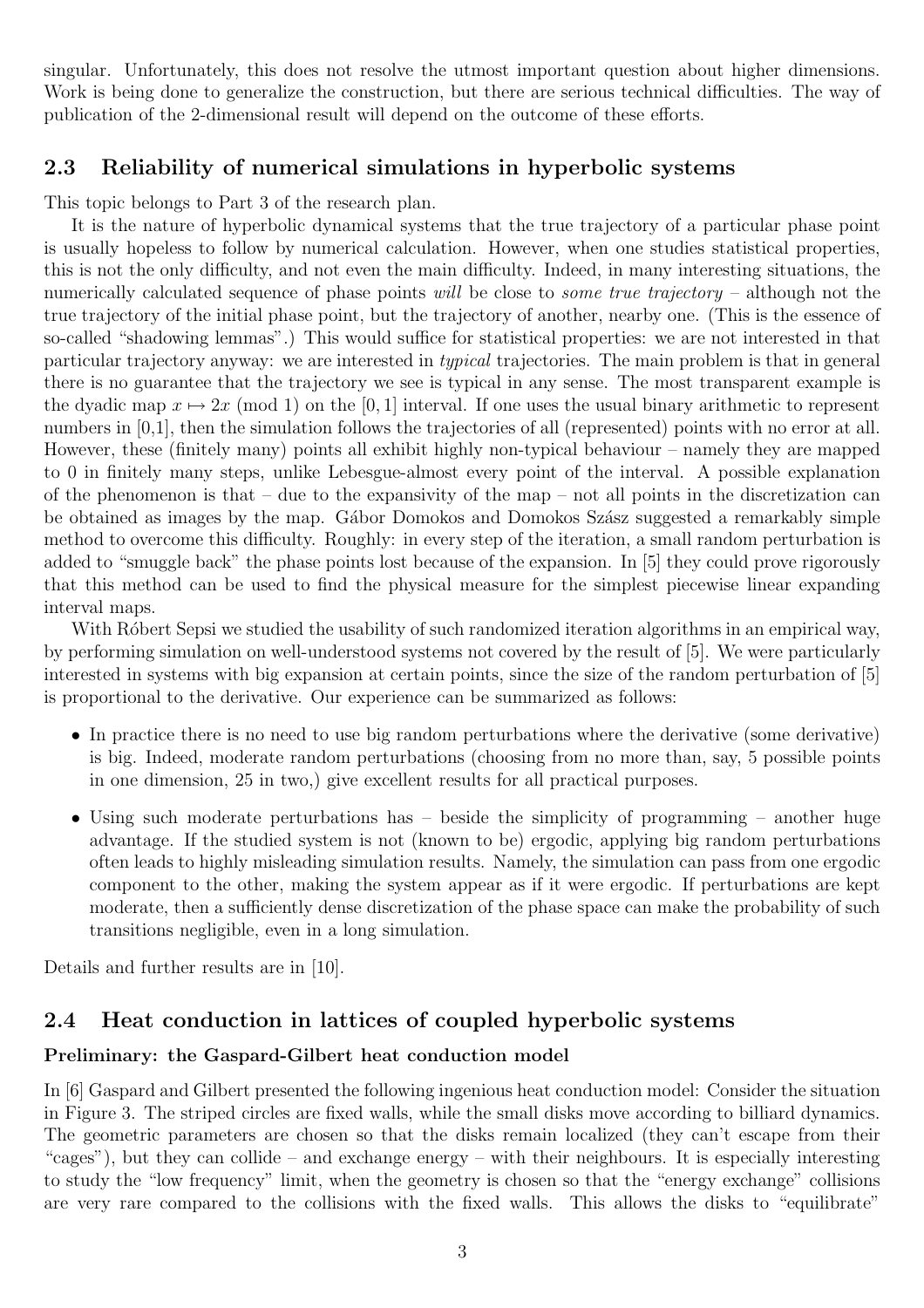

Figure 3: Gaspard-Gilbert heat conduction model

between any two energy exchanges, and leads – in the appropriate scaling limit – to a Markov process that governs the energies stored at lattice cites: that is, an interacting particle system. The hydrodynamic limit behaviour of this interacting particle system can in turn be studied with probabilistic methods, "forgetting" the dynamical system behind.

This work (and more) was done at a heuristic level in [6].

#### 2.4.1 Gaspard-Gilbert model with weak interaction forces

Despite the beauty and simplicity of the above model, very little can be said about it rigorously. Without going into details, the main problem is that this "low frequency" limit is not a "weak coupling" limit: although energy exchange collisions are rare, the energies exchanged at such occasions are big, and the particles get big "kicks" which possibly bring them far from their local "equilibrium" state. To overcome this difficulty, it is natural to consider a modified – and equally interesting model. Here the collision between the moving disks is ruled out, but neighbouring disks interact via some conservative force, which is set to be small in an appropriate scaling limit. This can now be legitimately called the "weak coupling" limit.

A big part of my work during the project period was the study of this model with both rigorous and heuristic tools as well as numerical methods. I give some details of the results, since at the moment only the simulation work is published electronically.

1. For finitely many particles, the weak interaction limit leads to an interacting particle system. The energies  $E<sup>i</sup>$  satisfy the following system of coupled stochastic differential equations: for every lattice site i

$$
dE_t^i = \sum_j \left( b(E_t^i, E_t^j) dt + \sigma(E_t^i, E_t^j) dB_t^{ij} \right),\tag{1}
$$

where the sum runs over all neighbours j of i, and the  $B_t^{ij}$  are Wiener processes which are independent for different edges, but  $B_t^{ij} = -B_t^{ji}$  $t^{j}$ . In words:

- On every edge of the lattice there sit independent Wiener processes governing the energy transfer through the edge,
- the drift b and the diffusion coefficient  $\sigma$  of the transfer through the edge depends only on the energies at the sites connected.

The proof is based on a detailed study of correlation decay in the two-particle system, and thus belongs to Part 1 of the research plan.

- 2. The functions b and  $\sigma$  feature several important symmetries:
	- $b(x, y) = -b(y, x)$  and  $\sigma(x, y) = \sigma(y, x)$ , which corresponds to conservation of energy.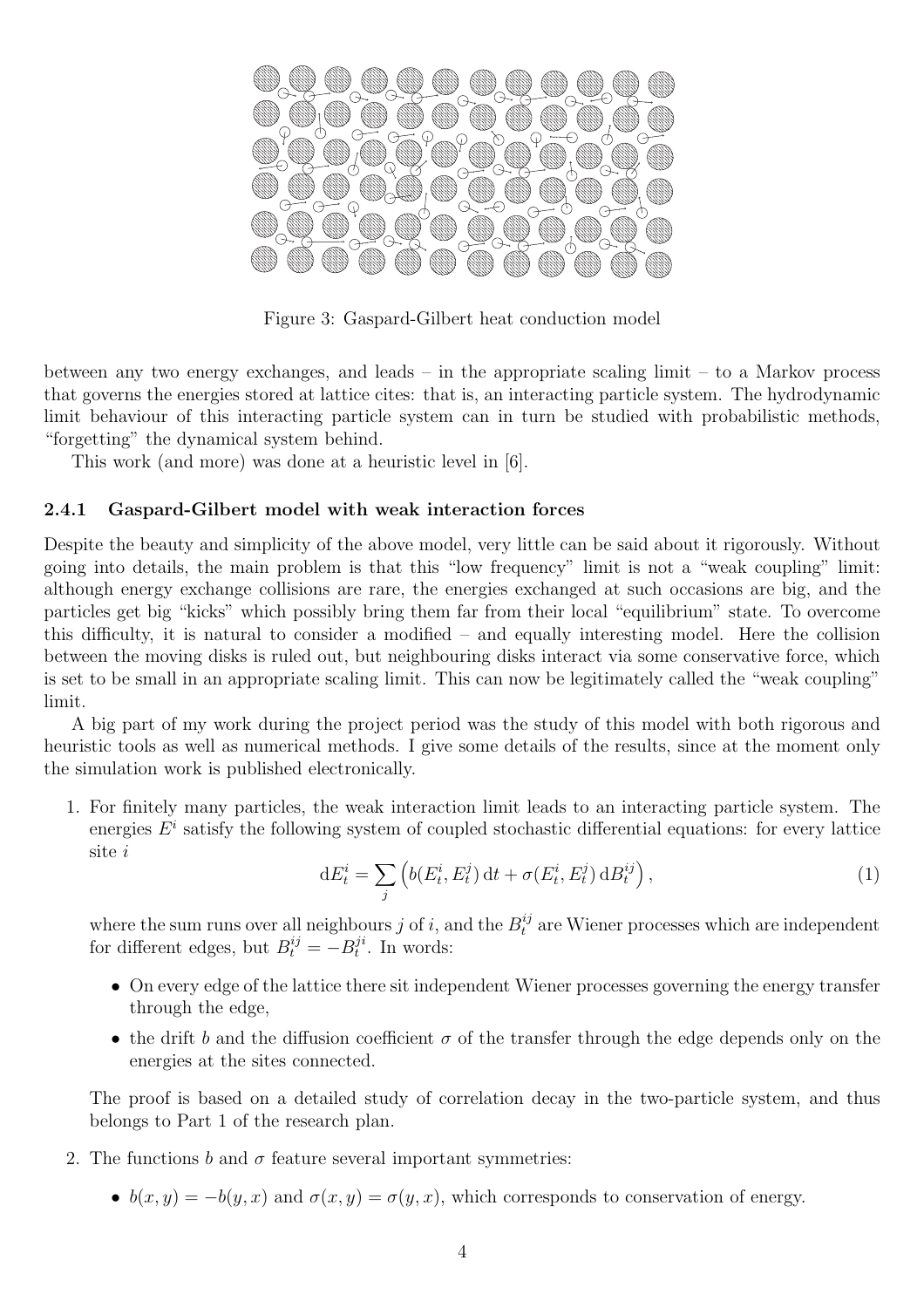- b can be expressed in terms of  $\sigma$ , which corresponds to the universality of the invariant measure, inherited from the invariant (Liouville) measure of the Hamiltonian system we started with.
- $\sigma$  is homogeneous in the total energy involved:  $\sigma(EX, Ey) = E^{1/4}\sigma(x, y)$ , which is extremely useful in the study of the hydrodynamic limit.
- 3. The diffusion coefficient  $\sigma$  can be obtained as a time autocorrelation (Green-Kubo) integral. Its form is utmost important concerning the behaviour of the solutions of the stochastic differential equation. It was investigated by numerical simulation of the 4-dimensional cylindrical billiard formed by two neighbouring disks, which belongs to Part 3 of the research plan. The simulation is published electronically [12]. An example is shown in Figure 3.



Figure 4:  $\sigma(x, 1-x)$  as a function of x when the interaction force between neighbours is harmonic. The behaviour near zero is not simulated in detail, since the function is known to be symmetric.

- 4. The numerics suggests convincingly that  $\sigma$  vanishes linearly as one of the particle energies approaches zero. This implies that no boundary conditions at zero are needed for the stochastic differential equation (1): the solution remains positive automatically. In fact, near vanishing particle energy the system behaves exactly like the square Bessel process. This is especially important since the method of proof for Result 1 breaks down when one of the particles stops. At the moment we only have the numerical indication that this is not a serious weakness.
- 5. Strong heuristic arguments let us believe that the interacting particle system described by (1) leads to normal heat conduction in the hydrodynamic limit. Accepting that, the symmetries in Result 2 fix the temperature dependence of the thermal conductivity up to a constant. Namely, we get

$$
D(T) = const \, T^{-3/2}.\tag{2}
$$

Summarizing the results: a mixture of rigorous, heuristic and numerical methods leads to a full picture of heat conduction in the weak coupling limit of the model. The thermal conductivity (2) is in surprisingly good agreement with experimental data on insulators and basic semiconductors at high temperature (see e.g. [7], section 3.2.3). This is in big contrast with the original Gaspard-Gilbert model, where the heat conductivity increases with temperature.

#### 2.4.2 Further weakly coupled lattices of hyperbolic systems

The main difficulty in handling the weak coupling limit in billiards is that the theory of mixing is based on a complicated and detailed analysis of the unstable manifold evolution in the specific situation. Treating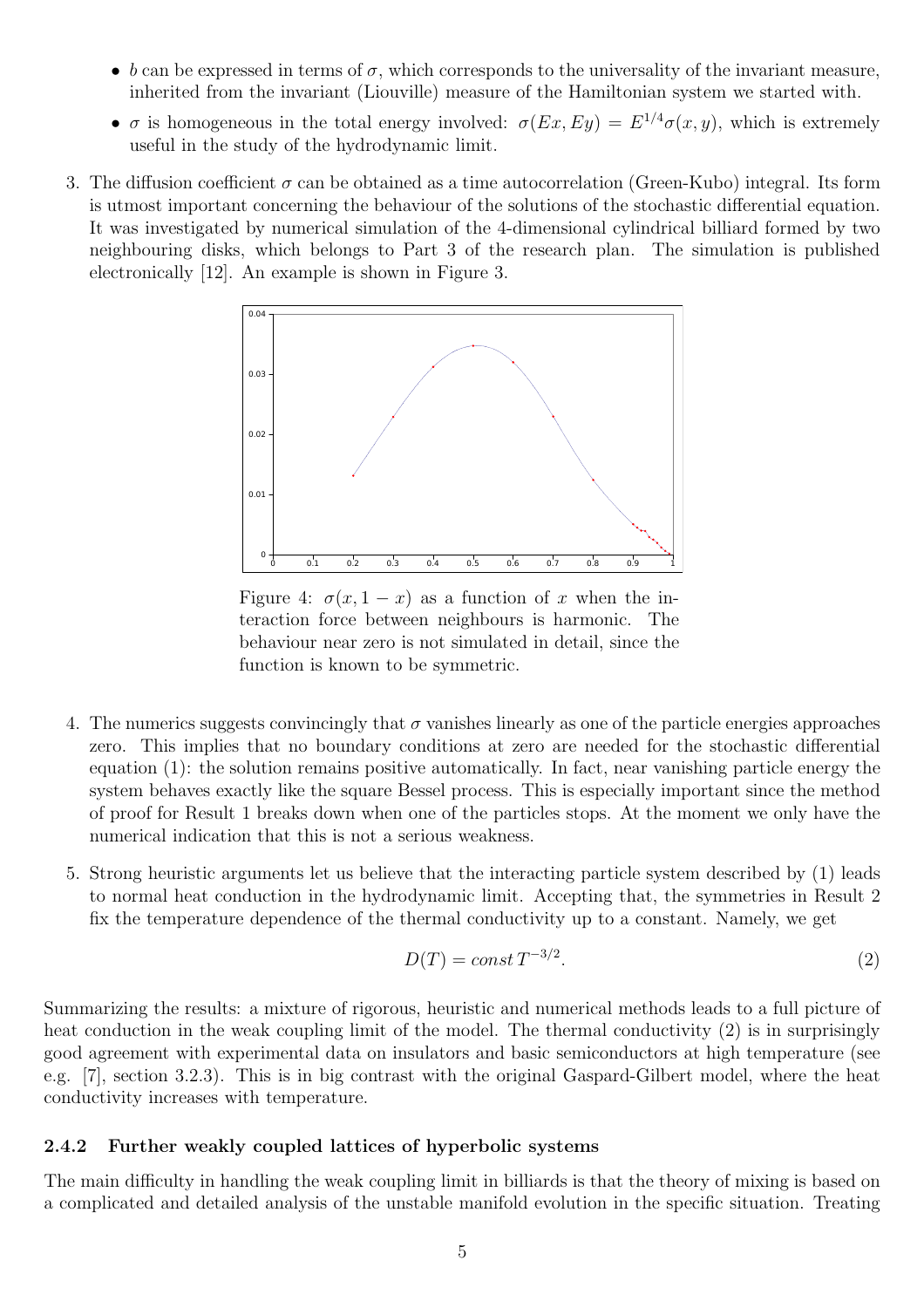the continuous time flow is especially troublesome. So it is tempting to consider simpler models, like lattices of coupled expanding maps, where mixing is easier to handle with the transfer operator technique discussed in Part 2 of the research plan. In some cases the result corresponding to the above equation (1) can be proven with this technique.

### 2.5 Entropy and Hausdorff Dimension in Random Growing Trees

This result has only loose links to the research plan of the project. Still I mention it briefly, since it was done during the time of the OTKA support.

Consider a family tree stemming from a single individual in the following way:

- At time 0 there is only one member, called the "root".
- At time 1 a new member joins and becomes the daughter of the root.
- At every further integer time moment a new individual arrives, and chooses a mother from the already existing family members *randomly*, giving possibly different chance to different individuals, based on the number of children they already have.

Such a process is called a *preferential attachment model*, and is a popular tool to describe the growth of social or informatics networks, reflecting phenomena like "if you have more friends, you find new friends easier". The most famous example is the Barabási-Albert model [3].

A natural way to describe the long-term structure of the tree is through a *random measure* on the set of leaves (infinite branches) of the tree: the weight given to the sub-family stemming from some individual will simply be the proportion of the number of sub-family members to the full population after a long time: this proportion is known to converge almost surely under mild assumptions [9].

In [8] we show that the Hausdorff dimension of this random measure is constant with probability one. Moreover, the relation of the Haudorff dimension to the entropy is shown, and an explicit formula is given in terms of the rule of preferential attachment. The present paper covers the case when any mother can only have finitely many children, but otherwise the preferential attachment rule is arbitrary. At the heart of the proof stand a simple expanding map and an ergodic dynamical system (arising from a Markov chain).

## 3 Summary

The work of this one year concentrated on two of the three parts of the research plan. No serious new result was reached in Part 2, although the techniques discussed there were applied in some cases. In the other two parts, important work has been done and interesting results have been reached. The importance of probabilistic problems, like stochastic differential equations, that I encountered during the study of the deterministic models was also higher than expected. In my opinion, the results I can account for contribute a good portion of the plan for this time period. Especially the entirely new results of Section 2.4.1 are serious achievements in an area that is in the center of international attention.

# References

- [1] P. Bálint and I.P. Tóth. Exponential decay of correlations in multi-dimensional dispersing billiards. 9(7):1309–1369, 2008.
- [2] P. Bálint and I.P. Tóth. Example for Exponential Growth of Complexity in a Finite Horizon Multidimensional Dispersing Billiard. *in preparation, http://www.math.bme.hu/˜mogy/publications/*, 2009.
- [3] Albert-László Barabási and Réka Albert. Emergence of scaling in random networks. *Science*, 286(5439):509–512, 1999.